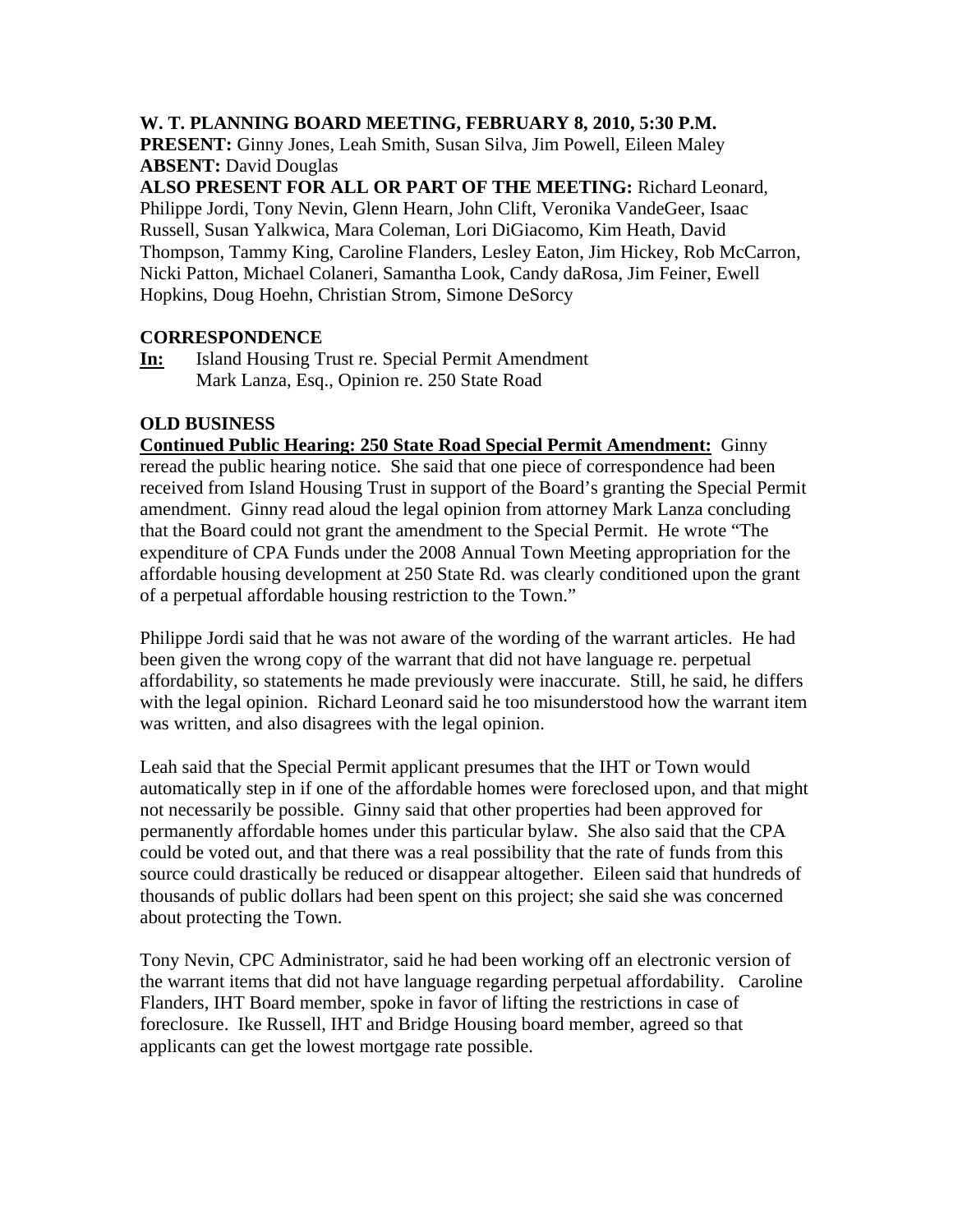# W. T. PLANNING BOARD MEETING, FEBRUARY 8, 2010 p. 2 of 5

Ginny said that the Planning Board is charged with protecting the Town's interest, including what is voted at Town Meeting. Leah said that the CPA fund warrant articles were couched under the guise of perpetual affordability. That's what Townspeople are concerned about, and it's our responsibility to the Town to protect that. Permanent affordability of these homes was what people understood at Town Meeting. She said IHT should be more clear at Town Meeting in the future, and that there needs to be more transparency in the process.

Caroline Flanders said that most deed riders are only good for 30 years with the possibility of an extension. She said she didn't feel that the Trust had misled the Town; it's just that most people aren't as familiar with the term "permanent" as the people working closely with affordable housing are. She said the ground lease is for 99 years which is more permanent.

Leah made a motion to deny the application; Eileen seconded the motion. Ginny, Eileen and Leah voted in favor to deny; Susan voted against denying.

Ginny said that the decision could be appealed. Philippe Jordi said that the Board needs to be more clear in the future as to what permanent affordability means. Ginny said the Board would welcome his input in rewriting the bylaw. She said she had thought that Philippe Jordi was at the Annual Town Meeting when the nearly \$600,000 was given to the 250 State Road housing developers.

Susan asked whether the Board was asking IHT to go back to ATM. Leah said this would be a necessary step. Tony Nevin said this would be a CPA article. Glenn Hearn said that the IHT would need to meet with the CPC. He said perhaps a special town meeting could be held just before the Annual. Ginny said at this point we are just second guessing what needs to be done.

Ewell Hopkins, the new director of the Island Housing Fund, introduced himself to the Board.

#### **Rob McCarron, Doug Hoehn for Crow Hollow Farm Strom/Look, Possible Form A:**

Attorney Rob McCarron recapped the proposed Form A application. He said he didn't understand how Attorney Mark Lanza arrived at the opinion that creating the 3-acre lot would trigger the need for the Looks to provide two affordable lots. He said that Mark Lanza's opinion is from a zoning perception rather than the 1991 permit from the MVC. Allen Look was bargaining with the MVC. Rob said he wanted to clarify that in 1991 Crow Hollow Realty Trust was the applicant, but none of the original Trustees have any ownership today. He said the obligation runs with the land by virtue of the MVC decision. He said this is not a continuing subdivision, just Carly and Samantha Look and Christian Strom dividing their lot.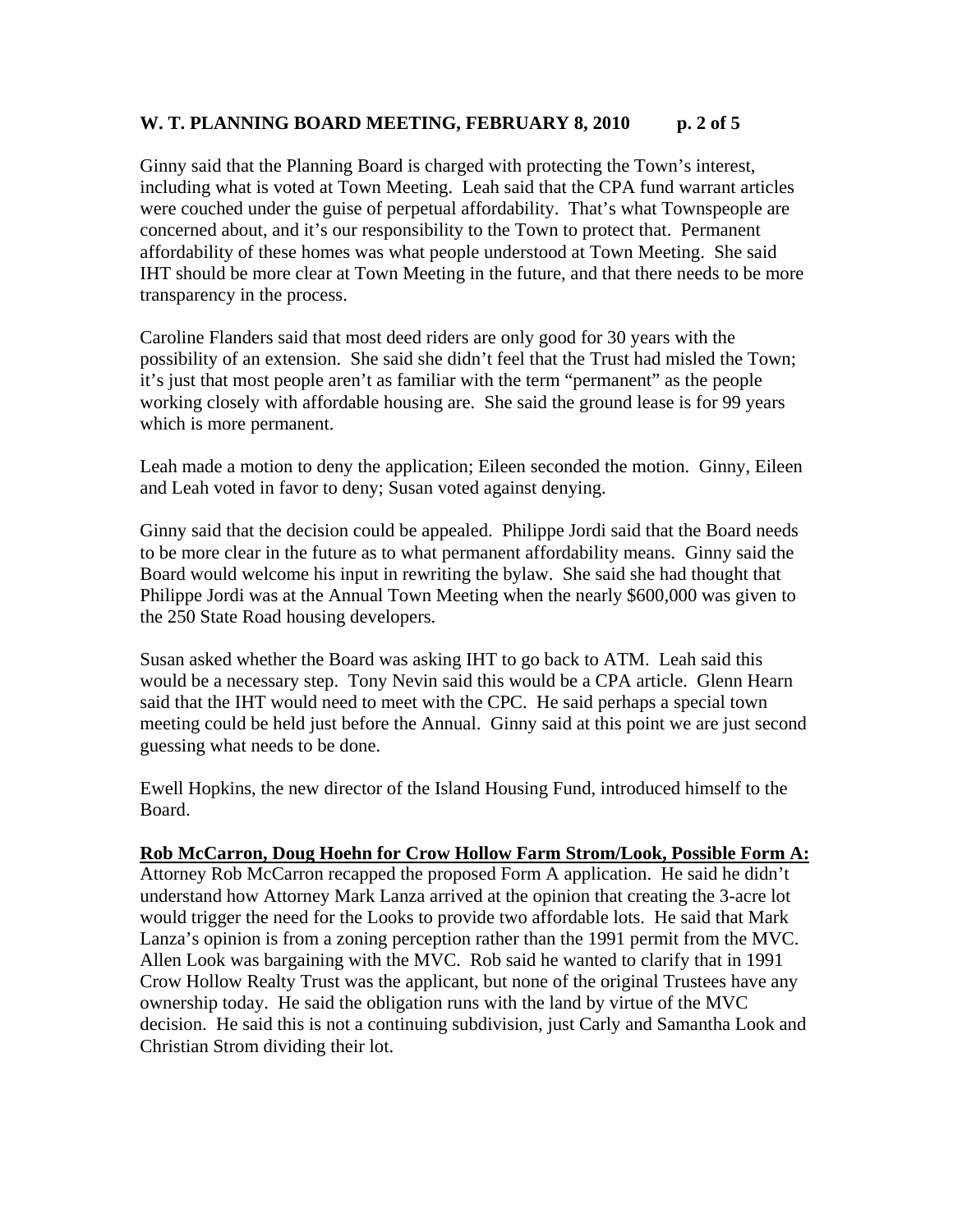### W. T. PLANNING BOARD MEETING, FEBRUARY 8, 2010 p. 3 of 5

Rob McCarron said that back in 1991 the decision allowed the applicant to make an "equivalent provision" to an affordable lot, and this is up to the Board to decide. He said he thought that Strom/Look would be willing to make a donation of one lot in some form.

Ginny said that this was a large piece of family property, the subject of numerous applications and decisions from this Board. Doug Hoehn said it seems like the property was the subject of many applications, but most of the plans drawn were ideas. Only two applications were filed previous to this one. Susan asked whether the Looks filed a Form A before the Form C; Doug said yes, the lot currently owned by Rodegast/Dole.

Michael Colaneri, Affordable Housing Committee Chairman, said he was on the MVC in 1991 when this project was referred as a DRI. He said the MVC has strict rules against incremental subdivision. Fifty-seven acres were held by the Look family. They agreed to provide two one-acre affordable lots at some time in the future. Land is more valuable to the Town for affordable housing than cash contributions. The Look family has dragged this out. He said they further benefitted by selling development rights to the Land Bank. He said he agrees with Attorney Mark Lanza's decision.

Christian Strom said he and his wife Samantha Look were not just the next generation, they purchased the property. It could have been purchased by anyone from anywhere in the U.S.A. Doug Hoehn said that he had spoken with the LUPC, which wants the Town's input before they can act on the Form A. There are no other outstanding issues with this project from a land use perspective at the MVC which would cause it to be reviewed as a DRI.

Glenn Hearn said that the ZBA gets legal money from applicants to review projects. The Planning Board should get some more money from the Looks so Rob McCarron and Mark Lanza can work this out.

Michael Colaneri said that Strom/Look had made an offer to a private developer in lieu of providing an affordable lot on their property. Rob McCarron said they had discussed the idea of contributing money to a project at an alternate site in order to protect their gorgeous, pristine, ecologically sensitive land. Also, the existing road is bad and the property is next to the pond. Jim Feiner and Nicki Patton's approved project is having financing problems. Giving them \$80,000 to help fund two affordable units would be a win-win situation. And it would cover the Look/Strom affordable housing obligation.

Samantha Look said this has been a very confusing process for them. They are just trying to stay on the property. They have already permanently protected a lot of it. The property has too many constraints to provide on-site affordable lots. Susan said that this property has been cut up so much, and much has been protected. Flat Point Farm further down the road is also getting more lots. She said it would be out of balance if the Looks had to provide affordable lots on-site.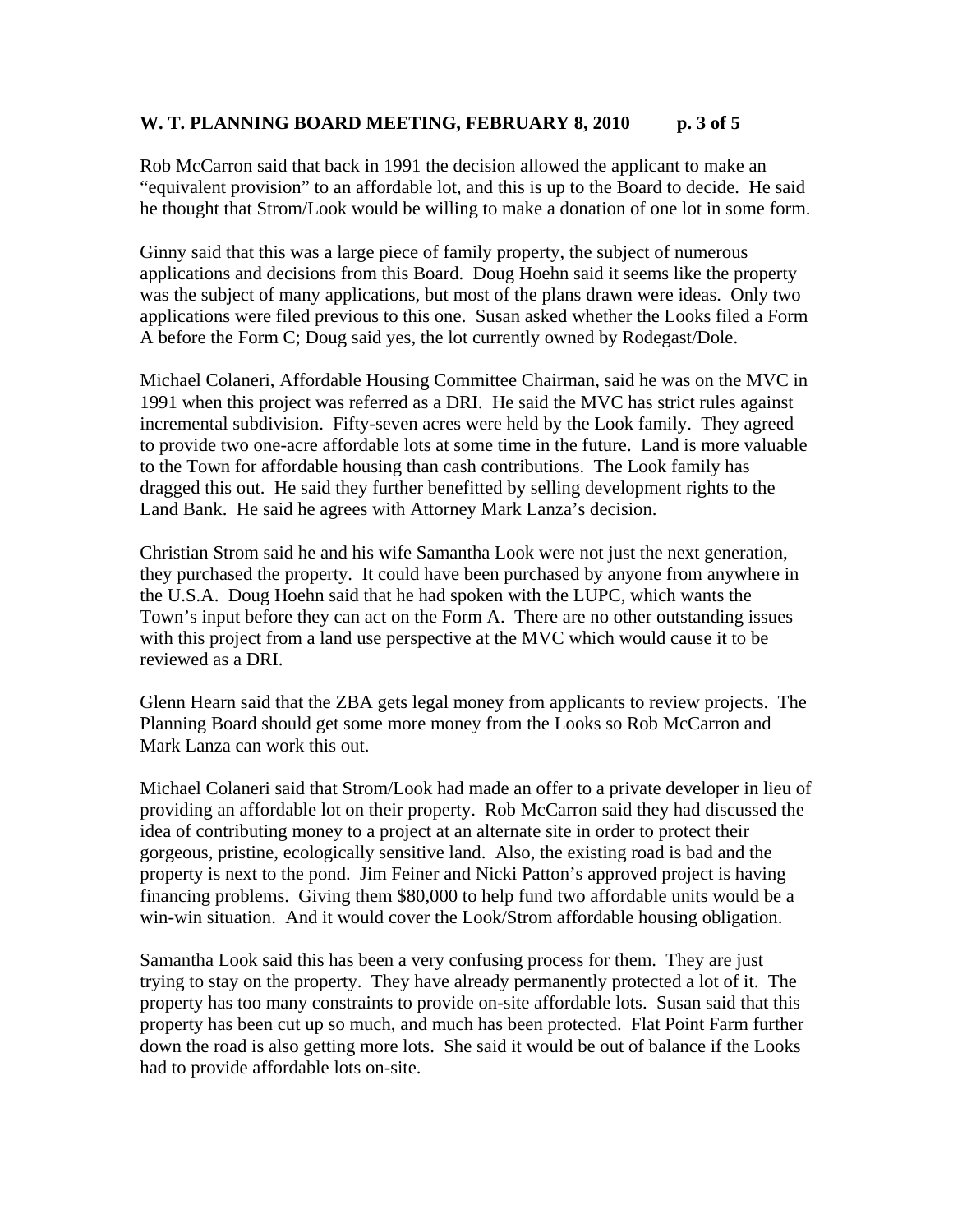### W. T. PLANNING BOARD MEETING, FEBRUARY 8, 2010 p. 4 of 5

Michael Colaneri said that the Town and MVC were very sensitive when dealing with this property. The Affordable Housing Committee and Town need to be in the discussion of this offer of \$80,000. We need to negotiate the amount, and where it should be invested/spent. He noted that the Feiner/Patton project was already approved by the Town for 3 units on 3 acres, with two units affordable for people making up to 140% of County median income. He said giving the money to this project as the Looks' affordable housing contribution would thus result in a net loss of 2 affordable lots in Town. He said he didn't understand why the applicant gets to decide rather than the Town. Rob McCarron said that the applicant would give the money to the Town if that was preferable; the Feiner/Patton project was chosen because it was shovel-ready. Glenn Hearn said more discussion is necessary. He noted that there is a 2-acre building envelope on the Looks' lot that the Land Bank holds a conservation restriction on.

Ginny said that the Board has a long documented history of requiring developers to provide affordable housing on-site. Members allowed one developer to purchase an offsite lot to meet his requirement due to lack of water on-site.

Developer Jim Feiner said they were hoping to get 4 units on their 3-acre site, but the Planning Board only allowed 3. There were other delays. At this point, the affordable unit recipients will have to build smaller houses than they want. Getting this funding would give the project some breathing room. Ginny said that the Board consistently allows a maximum density of one unit per acre of land. This is a special provision allowing higher density for affordable housing. There were other issues delaying the Feiner/Patton project, including getting power to the site, unrelated to Planning Board/Town approval.

Leah said the basic question before us is whether one or two affordable lots are required. We need additional project review fees in order to have our lawyer talk to the applicants'. Once we have that discussion, we can have another one re. providing off-site affordable housing. Ginny said we need to be consistent so that we aren't slighting anyone.

Nicki Patton said that her project lost subsidies from the IHT after their financial issues last summer. Getting the \$80,000 could bring her 2 affordable lots down to prices affordable by people making 100% or 110% of median income, instead of 2 at 140%.

Michael Colaneri said we had already paid for one legal decision, so we should go with that, and see what happens. The burden is on the applicant. Counsel has given you guidance; you should go with that unless something else comes to light. Rob McCarron suggested that the Board re-read the opinion. Leah said she was not comfortable deciding tonight. Susan said she agreed more with Rob McCarron's opinion of one lot, either on or off site. She made a motion to agree with Rob McCarron's verbal opinion. Susan and Leah voted in favor, Ginny and Jim against, motion failed.